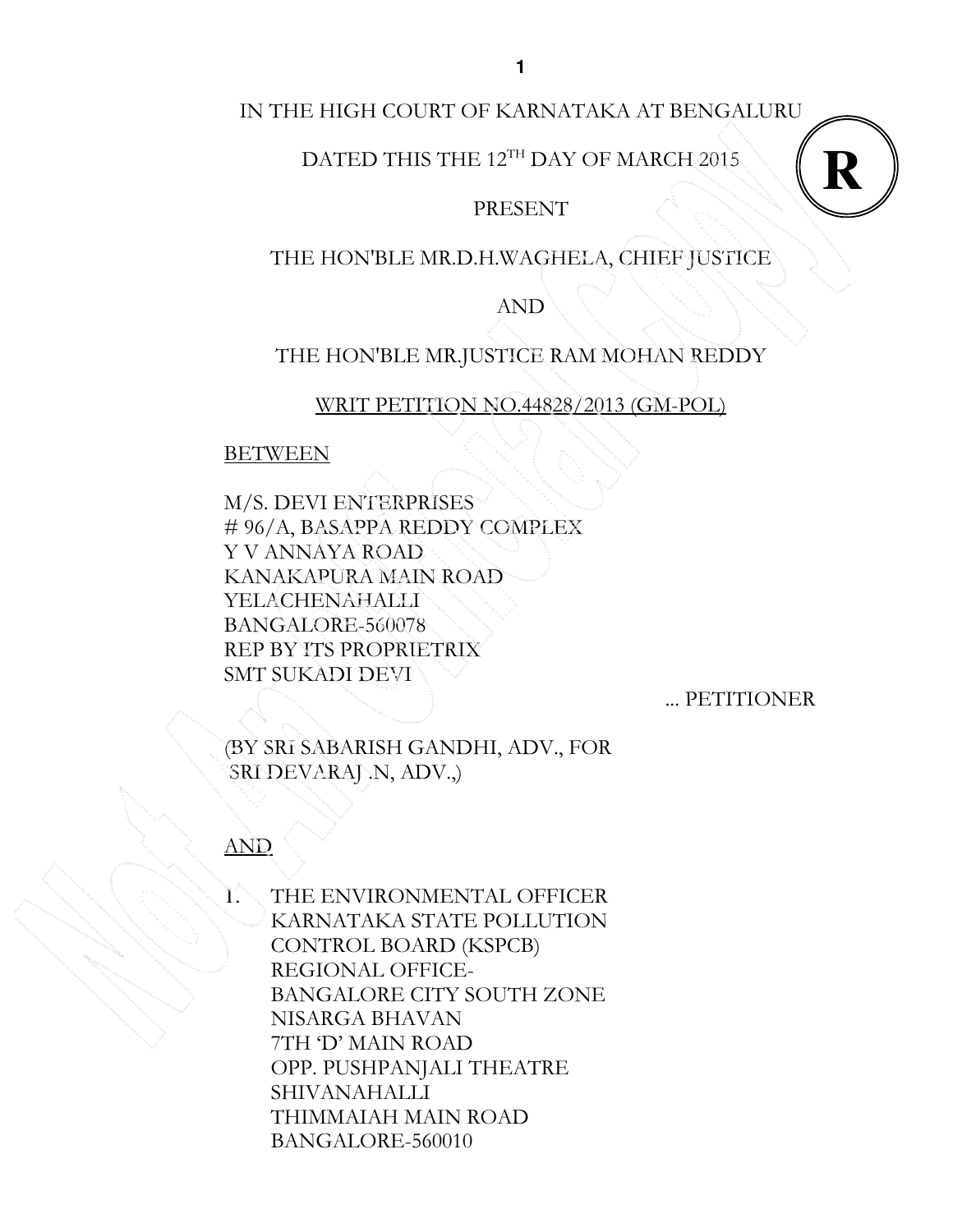- 2. THE ASSISTANT EXECUTIVE ENGINEER-ELECTRICALS BANGALORE ELECTRICITY SUPPLY COMPANY (BESCOM) S-5, SUB-DIVISION BESCOM LTD., ISRO LAYOUT BANGALORE-560078
- 3. THE CHAIRMAN BANGALORE WATER SUPPLY AND SEWERAGE BOARD (BWSSB) K G ROAD, CAUVERY BHAVAN BANGALORE-560009
- 4. JOINT COMMISSIONER BRUHAT BANGALORE MAHANAGARA PALIKE (BBMP) BOMANAHALLI ZONE BEGUR MAIN ROAD BANGALORE-560002

... RESPONDENTS

(BY SMT PUSHPAKANTHA, ADV., FOR R-1; SRI P PRASANNA KUMAR, ADV., FOR R-2; SRI PRASHANT T. PANDIT, ADV., FOR R-3)

THIS WRIT PETITION IS FILED UNDER ARTICLES 226 AND 227 OF THE CONSTITUTION OF INDIA PRAYING TO SET ASIDE AND QUASH THE CLOSURE ORDER DATED 03.07.2013 VIDE ANNEXURE-D PASSED BY THE FIRST RESPONDENT.

 THIS WRIT PETITION COMING ON FOR ORDERS THIS DAY, CHIEF JUSTICE MADE THE FOLLOWING: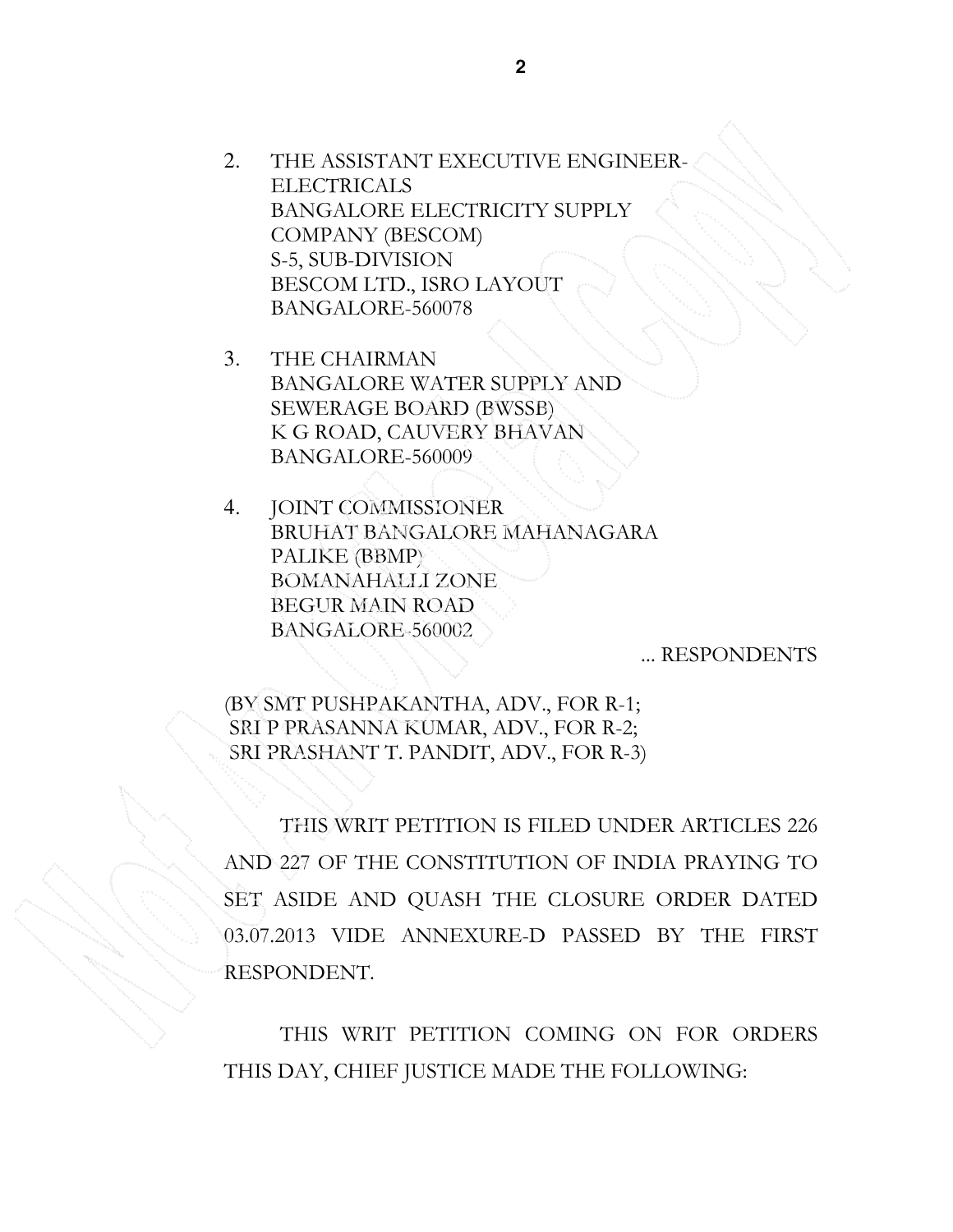#### **ORDER**

#### D.H.WAGHELA, CJ (Oral)

1. The petitioner is M/s.Devi Enterprises, represented by its proprietrix Smt.Sukadi Devi ; and the prayer in the petition is to quash the closure order dated 03.07.2013, which is annexed to the petition as Annexure-D. That impugned order appears to have been culmination of a complaint received on 05.02.2013. M/s.Ambe Polymers is described in the impugned order by adding to it : (New Ownership operating in the name of M/s.Devi Enterprises) which was engaged in manufacture of injection moulded components, without obtaining the consent of the Karnataka State Pollution Control Board (KSPCB). According to the impugned order, after receipt of the complaint by the Board against the industry regarding noise pollution, a copy thereof was forwarded to the office of the Environmental Officer, KSPCB at Nisarga Bhavan, Bengaluru and inspection of the unit was carried out on 14.02.2013. At the time of inspection, the unit was not working since it had given a holiday to the workers. Thereafter, a show-cause notice was issued on 23.02.2013, which was neither replied nor complied. Then, another complaint dated 12.03.2013 was made and received by the KSPCB on 15.03.2013. The officer of KSPCB again inspected the industry on 25.03.2013 and reported the observations that the industry was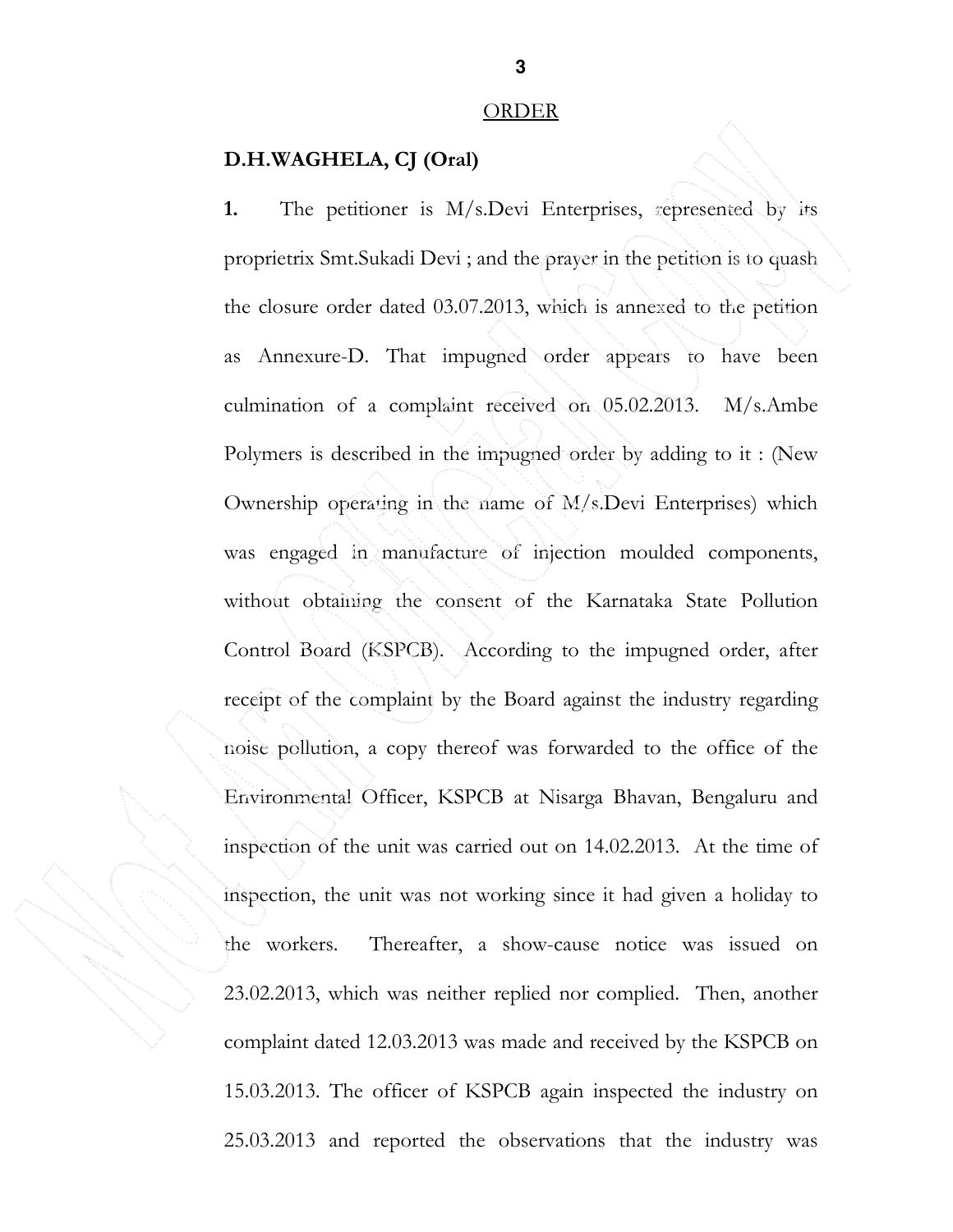operating and engaged in injection moulded components, without valid consent of the Board and at the time of inspection, two extruders were working out of six extruder machines. When the industry was not in operation, the noise level inside the establishment was 49 dB and outside the factory, it was 50 dB. Whereas, while the industry was operating with only two extruders in operation, the noise level outside the factory was upto 60 dB and the inspecting officer has drawn a mahazar on the observations made. In view of noncompliance and the noise level crossing the standards fixed under the Noise Pollution (Regulation and Control) Rules, 2000, a notice proposing to issue directions was issued on 04.04.2013 and the industry was called for personal hearing on 16.04.2013, but no one for the industry attended the personal hearing. These facts lead the Environmental Officer of KSPCB to believe that the industry was not interested in complying with the directions of the Board, even though sufficient time was granted and the industry was allowed to continue to operate, whereby Sections 25/26 of the Water (Prevention and Control of Pollution) Act, 1974 ('Water Act' for short) were also violated. It was on such basis that the KSPCB issued directions for closure of the industry under Section 33A of the Water Act read with Rule 34 of the Procedure Rules of KSPCB. Thus, by the impugned order, the petitioner, operating under the new name of M/s.Devi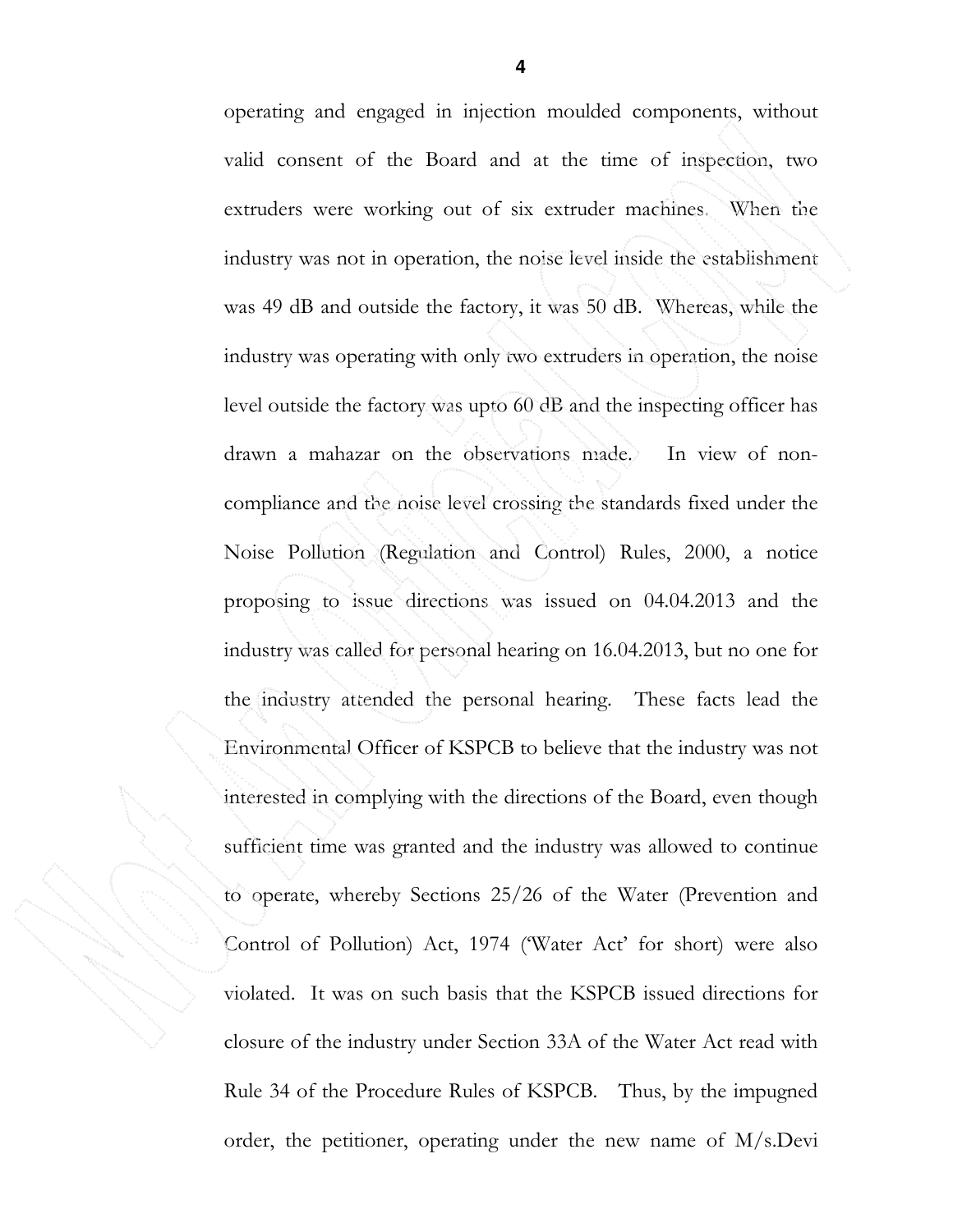Enterprises at No.96/A, Basappa Reddy Compound, Y.V.Annaiah Road, Yelachenahalli, J.P.Nagar Post, Bengaluru, was directed to close the industrial operation or process forthwith and until further orders. Simultaneously, the Managing Director, Bengaluru Electricity Supply Company (BESCOM) was directed to issue necessary directions to the concerned Executive Engineer and Assistant Executive Engineer to stop/cut-off power supply to the said industry "forthwith" and until further orders. The Managing Director of Bengaluru Water Supply and Sewerage Board (BWSSB) was also directed to issue necessary directions to the concerned Engineer not to give water supply to the said unit forthwith and until further orders. The Commissioner, Bruhat Bengaluru Mahanagara Palike (BBMP) was directed to withdraw the licence issued to the said unit forthwith and until further orders.

2. Before the petition could be heard on merits, after issuance of notice on 05.11.2013, it was sought to be withdrawn, without inviting any order by learned counsel Mr.Sabarish Gandhi. None of the respondents have cared, in the meantime, to file any affidavit-in-reply or response to the petition. Upon a query being made to learned counsel appearing on either side about implementation of the impugned order, some shocking and surprising revelations are made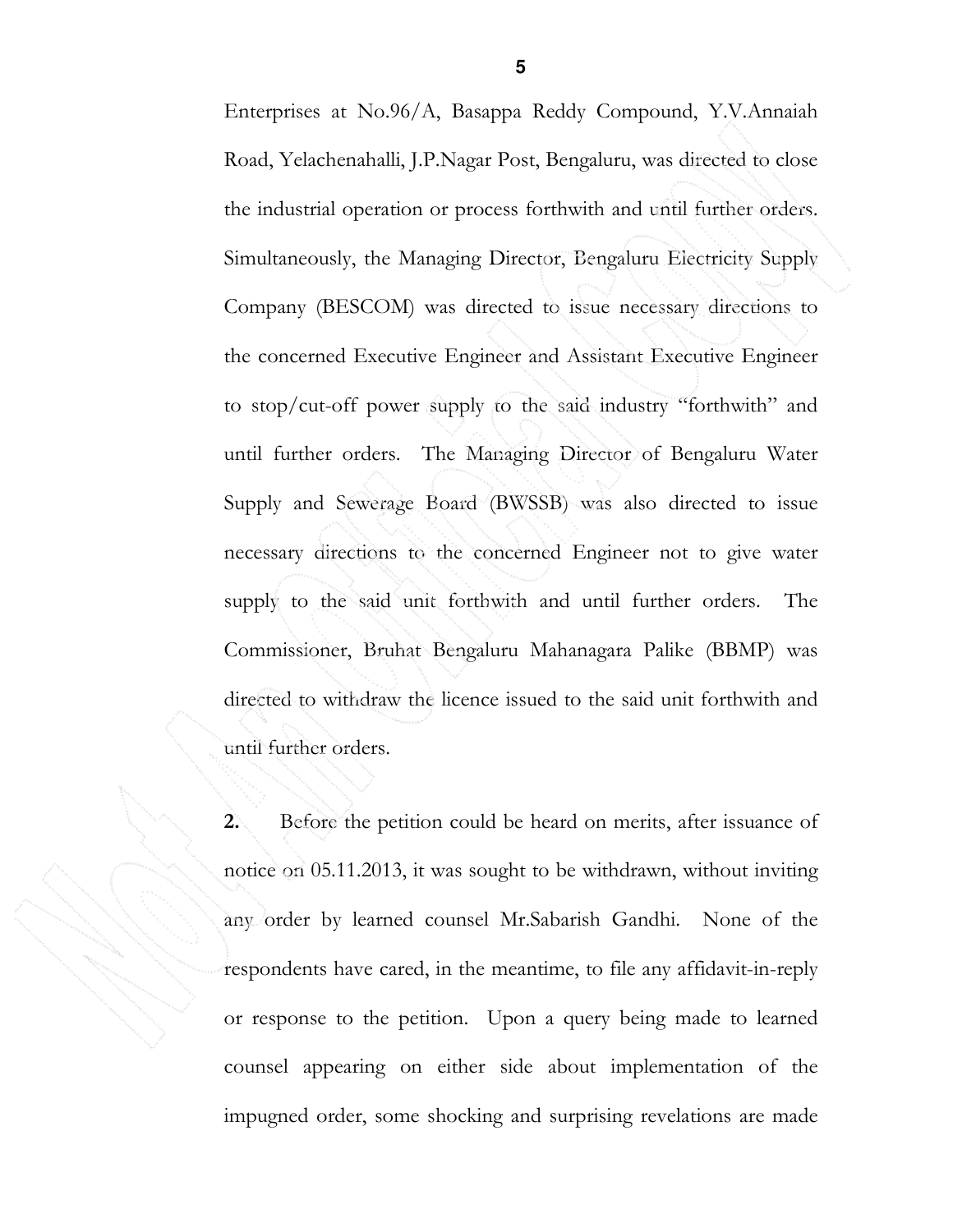by learned counsel for the respondents on instruction of the officers, who have remained personally present in the Court. It is revealed by Ms.Rekha .R, Environmental Officer of KSPCB that the industry of the petitioner continued to operate for more than at least one month after the impugned order, on account of the fact that the electricity supply was not disconnected in terms of the order. It was revealed by learned counsel for BESCOM, on instruction of Mr.R.Kumar, Assistant Executive Engineer, BESCOM, that the impugned order dated 03.07.2013 was received by BESCOM on 05.07.2013 and the Managing Director had in fact instructed, on 17.07.2013, the Chief Engineer to implement the order. Thereafter, the Chief Engineer wrote a communication to the Superintendent Engineer on 24.07.2013. On 27.07.2013, the Superintendent Engineer wrote to the Executive Engineer and the Executive Engineer in turn wrote to the Assistant Executive Engineer on 02.08.2013 and such letter was sent by post. Therefore, that letter dated 02.08.2013 was received by the Assistant Electrical Engineer on 07.08.2013, which was not immediately implemented and no reason or explanation is given therefor. Ultimately, according to the Assistant Electrical Engineer, one Assistant Engineer implemented the order on 22.08.2013.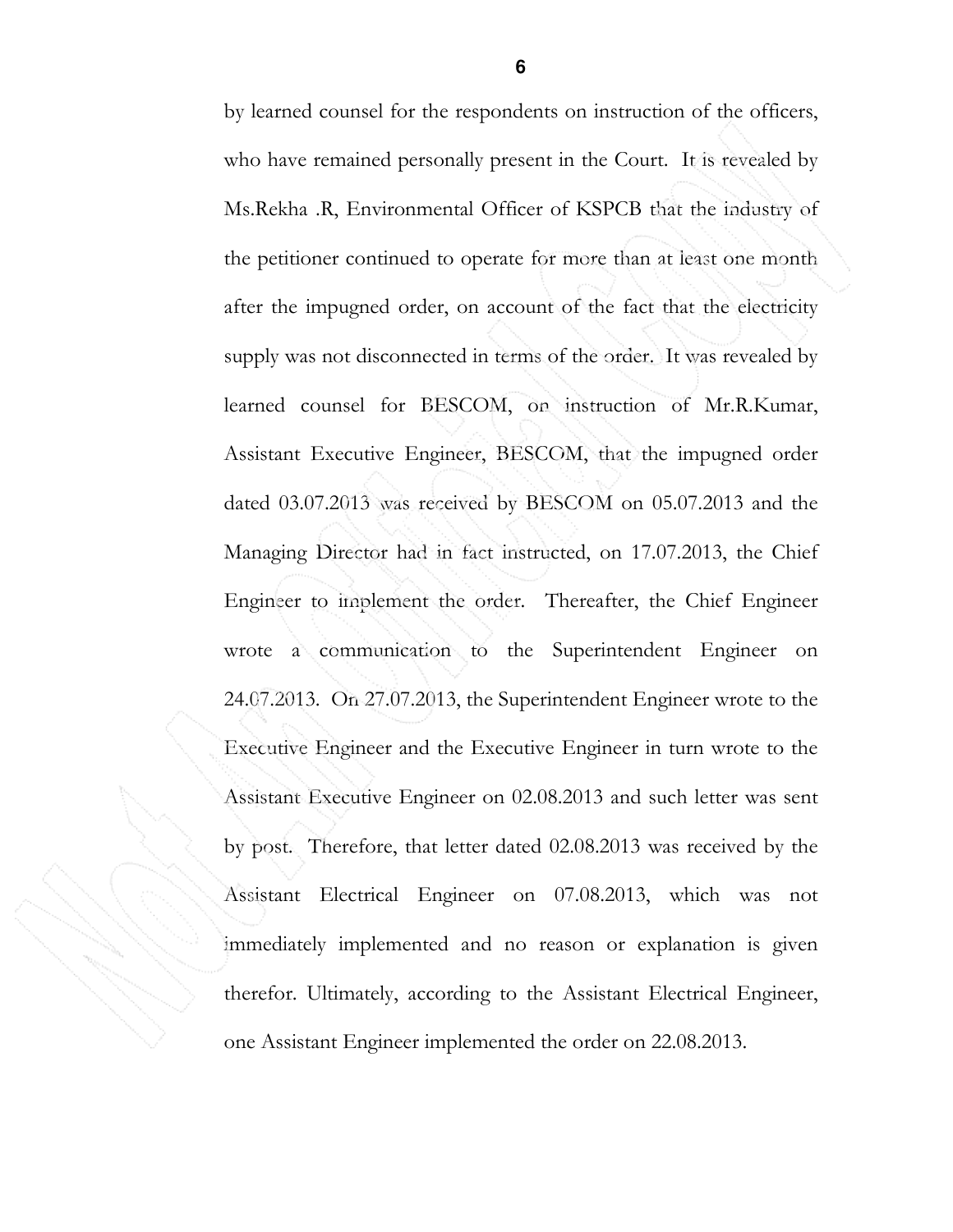3. Learned counsel appearing for BWSSB was not informed whether and when the Managing Director had issued any directions not to give water supply to the petitioner and whether the water supply was ever disconnected. The Commissioner of BBMP appears to have issued a show-cause notice on 28.08.2013 and thereafter what happened is not coming on record, as far as BBMP is concerned.

4. It would be clear from the above record that the noise pollution about which complaint was made in February, 2013 and even the order to close down the industry was made on 03.07.2013, it has not been given effect to either by the petitioner or the other agencies despite usage of the word "forthwith" in the directions issued to such authorities. The KSPCB, which is the body established with the avowed objective of prevention and control of water and air pollution and empowered with the necessary powers and saddled with the duties to control water and air pollution, also failed in its duty of even enforcing its own orders. Under the provisions of Section 37 of the Air (Prevention and Control of Pollution) Act, 1981 ('Air Act' for short), whoever fails to comply with the provisions of Section 21 or Section 22 or directions issued under Section 31A, shall, in respect of each such failure, be punishable with imprisonment for a term which shall not be less than one year and six months, but which may extend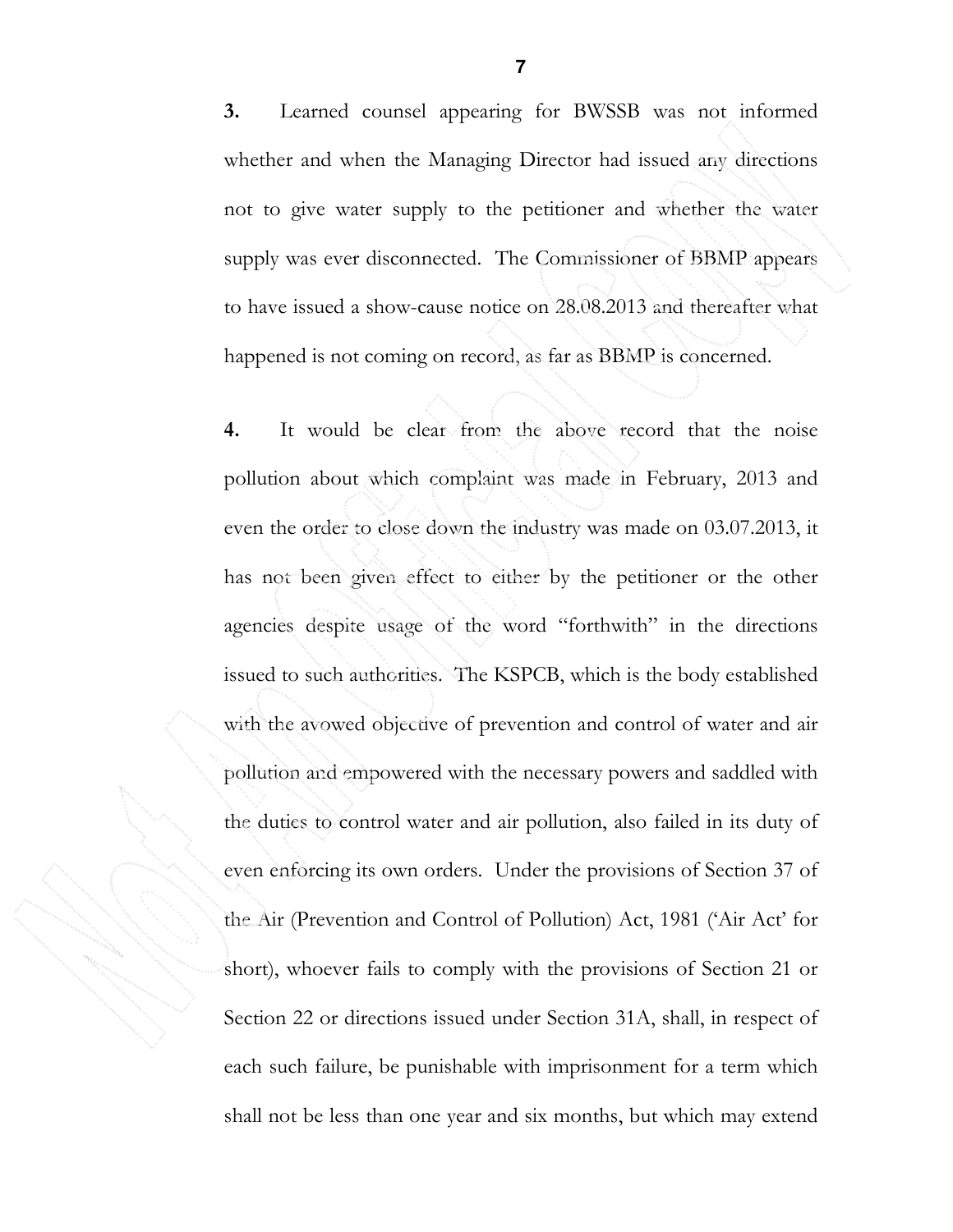to six years, with fine. Cognizance of such offences could be taken under Section 43 of the Air Act, on a complaint made by the Board or any officer authorized by it in that behalf. Similar provisions are made in Sections 41, 44 and 49 of the Water Act. It was fairly conceded at the bar that the KSPCB could have filed appropriate complaint before the Court, but for reasons which are not disclosed, no steps were taken to curb the delay in implementation of its own orders. Such cases of non-enforcement of the mandatory orders are not rare and therefore, it appears that the purpose of the stringent provisions contained in Section 5 of the Environment (Protection) Act, 1986 and the Water and Air Acts are defeated by the very agencies, which are supposed to implement and enforce such orders. It is therefore necessary that the acts of the petitioner and the officers of the respondents, which *prima facie* disclose not only dereliction of duty, but serious criminal offences, are reported in the form of an appropriate complaint before the Court of competent jurisdiction for the purpose of prosecution and trial.

5. The right of clean environment, peaceful living, unpolluted air and humane conditions of living are often read as part of the fundamental right to life enshrined in the Constitution under Article 21. The air and noise pollution have not only attained sustained high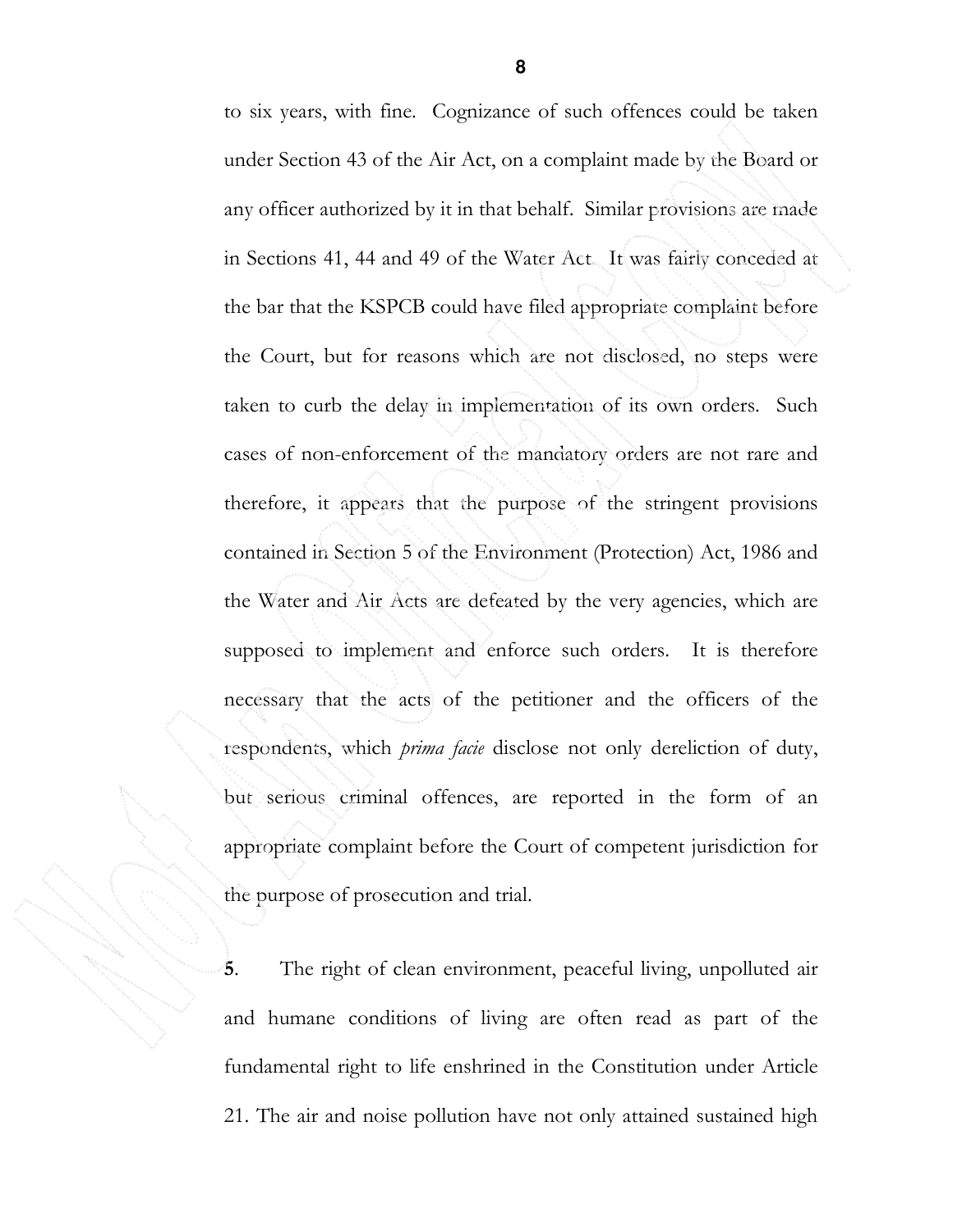level, but the plight of residents in the residential areas, patients in the hospitals, children studying for their examinations and all the people compulsorily exposed to high levels of noise and air pollution is simply ignored even by the statutory agencies, by not preventing and controlling such pollution. On the other hand, the other agencies, through which the directions of the Board have to be implemented, have openly displayed callous attitude in discharge of their duties and even attempted to press into service their own rules of procedure and requirements of issuing show-cause notices, while the activity prohibited by the mandatory orders of the Board merrily continues in flagrant violation of law, as it is found to have actually happened in the facts of the present case.

6. Under the circumstances, the petition is dismissed with cost, quantified at Rs.10,000/-, which the petitioner shall pay in equal proportion to the respondents. Besides that, directions necessary in the interest of justice and for ensuring the rule of law are issued to KSPCB to file necessary complaint against all the officers concerned of respondent Nos.2, 3 and 4, as well as the petitioner for not implementing forthwith the impugned order dated 03.07.2013. The Court is assured by learned counsel for KSPCB that, after following the procedure required to be followed within the KSPCB for filing of